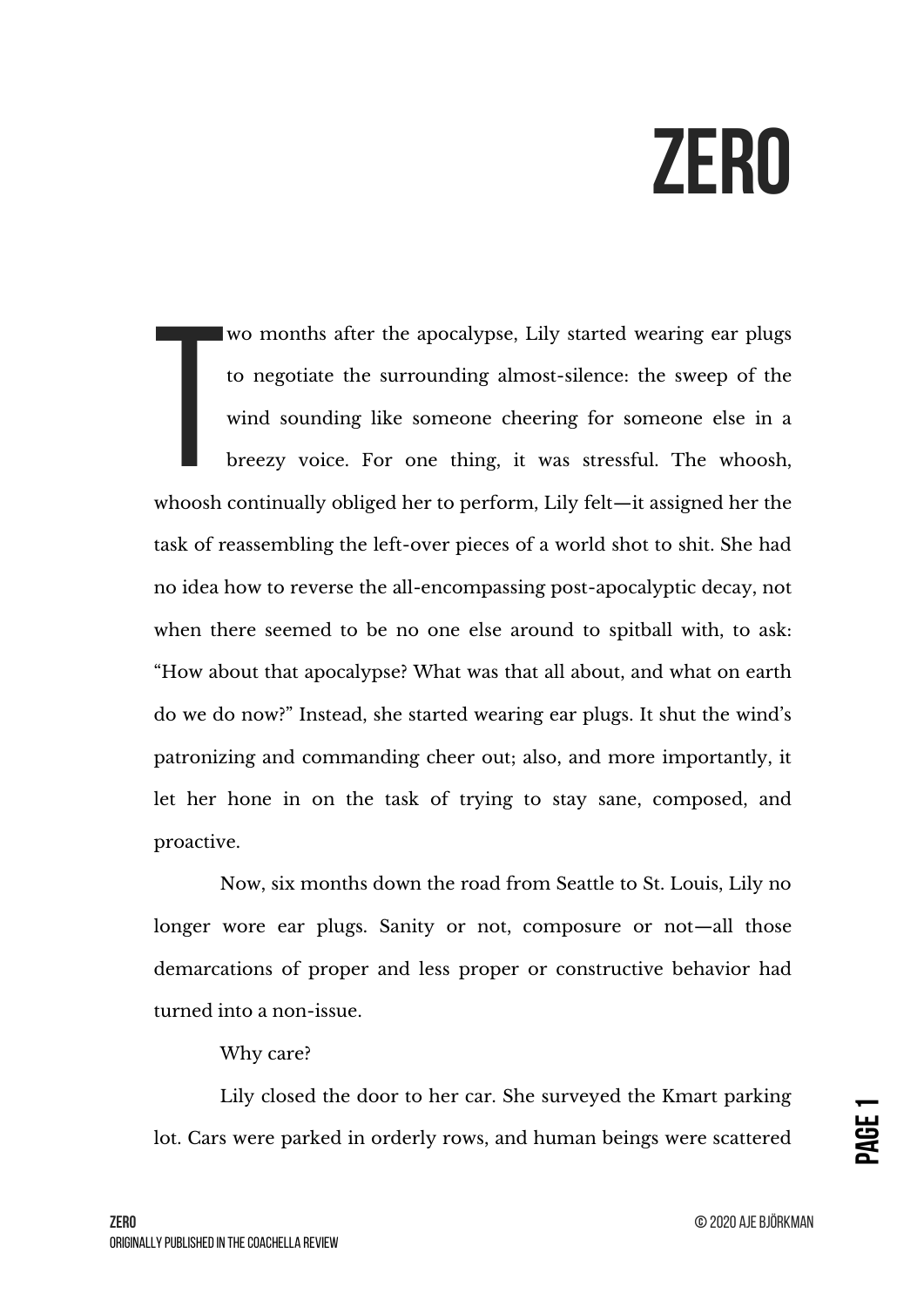in disorderly gray-brown-green pools of decayed matter on the lukewarm concrete. The pools smelled like seafood-trash. There were no skeletal remains: no ribs and no skulls. There were no flies or birds or homeless dogs or stray cats around; however, there was the wind rolling an empty soda can toward the tire of a school bus outside the parking lot—its windows caked with dirt—and there was the barely audible rustle of a shopping cart.

Lily sidestepped a pool.

"It's just a pool," she said under her breath. She couldn't and she wouldn't allow herself to see the pools as anything but nondescript pools. She skipped past another pool. "It's just a pool," she repeated. "They're all just pools."

She entered Kmart, the doors gliding open with a sigh. Her aim was to get drunk. And she did get drunk; she'd been getting drunk on a daily basis for a month, maybe more—the get-drunk-routine, sometimes involving prescription pills (Zolpidem, Dilaudid, Xanax), had turned the passage of time into an undifferentiated buzz. Now, while whistling the melody to some half-remembered song, she wiped the store floor free from pools using a mop. Now, using the mop as a microphone, she sang the same half-remembered song out of tune in front of an audience of moldy loaves of bread. Now, she and the mop waltzed across the floor, and now she felt something in her back snap: crack! She unceremoniously dropped the mop and started massaging her back. The pain subsided, was replaced, instead, by the pain of a bladder ready to burst. She went to the toilet, sighed with relief and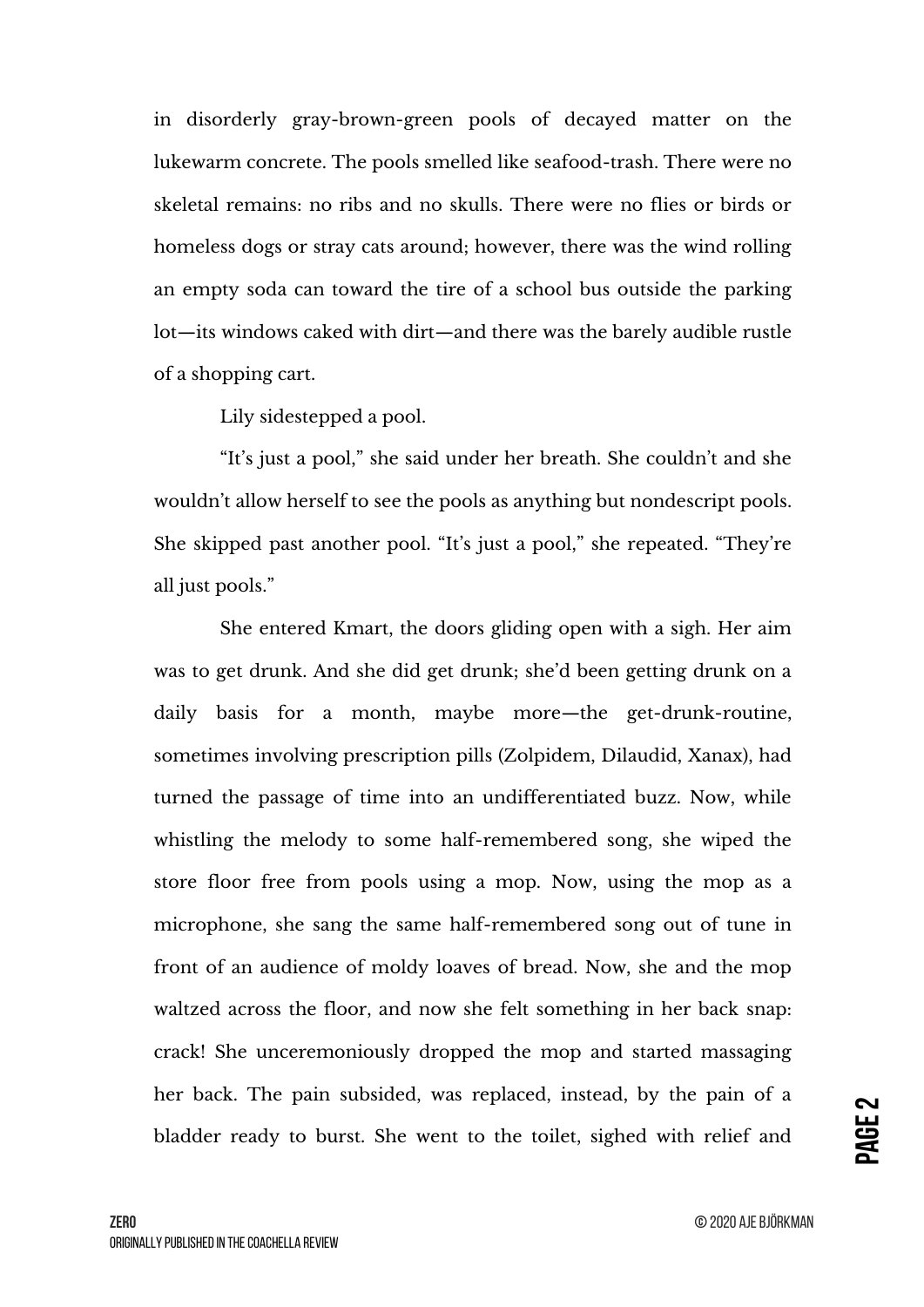flushed, following the downward whirlpool with amazement: it's a wonder one can still flush toilets. After flushing, though, she accidentally caught sight of the mirror's reflection: right, apocalypse chic.

In an instant, she was thrown back into sad self-awareness. Her once lustrous hair, now past her shoulders, had turned into a scraggly mop, not wholly unlike her dancing partner. Her once radiant complexion—rosy cheeks, blooming—had turned a lighter shade of gray, and her formerly green eyes were black hollows. This, she thought, is the one human being still alive: a fine example, indeed.

She punched the mirror. It didn't break.

She'd lost weight, too, too much weight: cheekbones, collarbones, and hipbones protruded; they seemed about ready to burst out of her gray hued skin.

She punched the mirror, this time harder. It broke, but it didn't fall apart.

She left the toilet, a small cut on her right hand.

Oh, Lily. Why care about any of it?

While inflating her portable home base, a ribbed air mattress, she thought: I need to bulk up with protein, to not fall apart; I need to cut out the booze, to gain clarity of mind; I need to take care of my body, to outrun—

What does any of that matter!

With her back to the portable air mattress, she thought: I'd probably be better off turning into a proper alcoholic. She chuckled, a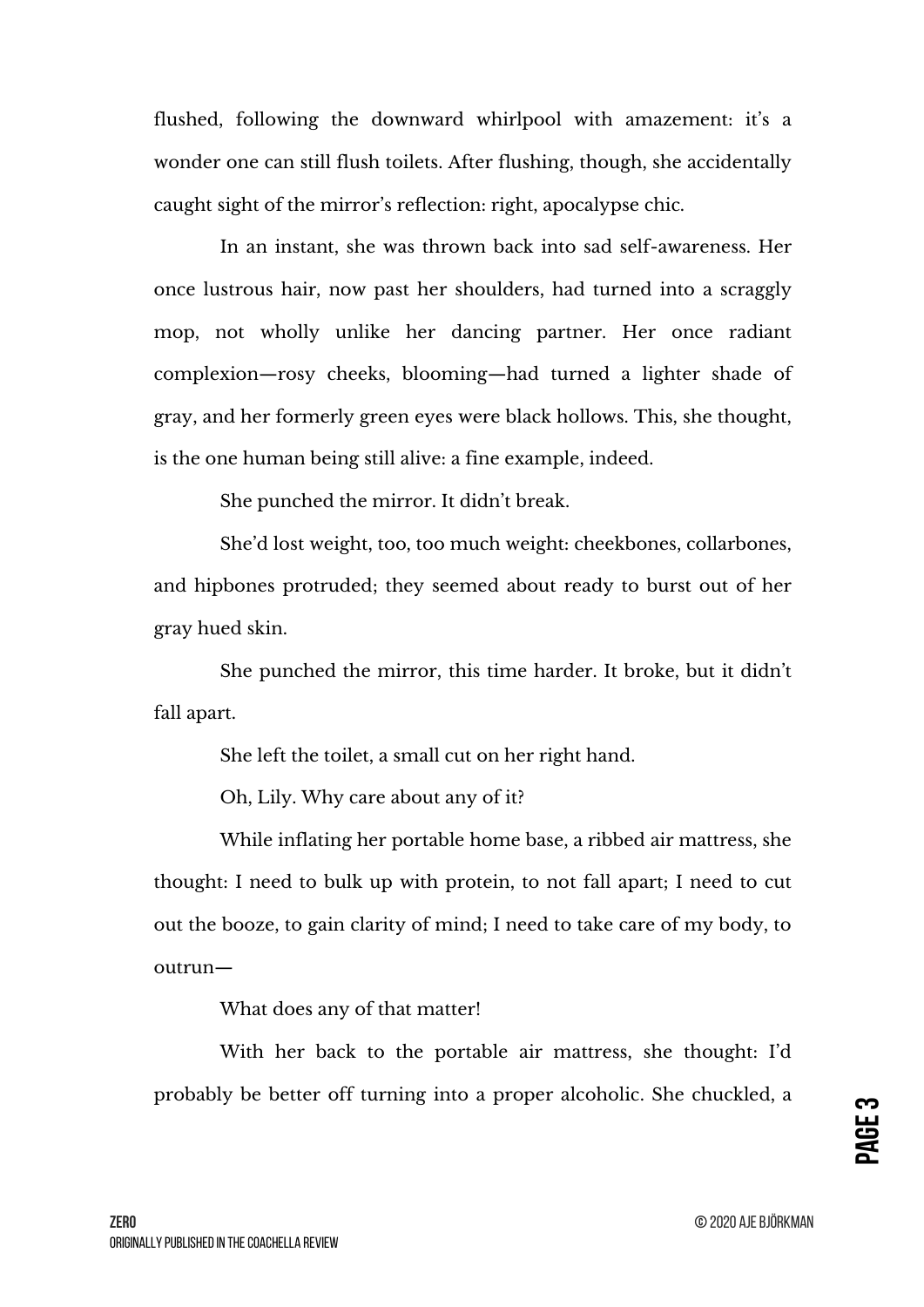soothing wheeze, and the chuckle drifted through the store. She fell asleep.

The apocalypse, Lily called it. She'd needed a name for what had happened—the sound, the lazy color display, and the ensuing rot of mankind, but the word apocalypse hadn't come easy. At first, she'd called it all a dream. Following that, she'd called it a hyper-dream: long and vivid but still not real. On the seventh day, ironically, while huddled up in bed next to the cold, stiff body of little Art, she'd owned up to what had happened as a secular version of the apocalypse. There was no way around it. She'd found the word eerie. It'd incrementally slipped through her lips, a po ca lyp s (e), and she'd received the seven day lag of the realization as a fist to the throat. And the sensation of a fist to the throat was how all her dreams were punctuated these days, with her waking up gasping for air.

And when she woke up at the break of dawn, gasping for air, her head throbbed. She blinked. The upside to binge drinking was that the edges of the recurring dreams of rot, and of Art, were somewhat dulled. The downside was near fatal hangovers.

She stood up, swaying, and ambled off to grab a bottle of painkillers. She stopped mid step. In front of her, on the floor, was a rat. Patches of white fur had fallen off its body, which, in conjunction with its intense, red eyes, made it look rabid, even for a rat. Its thick tail, however, was sweeping the floor, projecting the friendly eagerness of a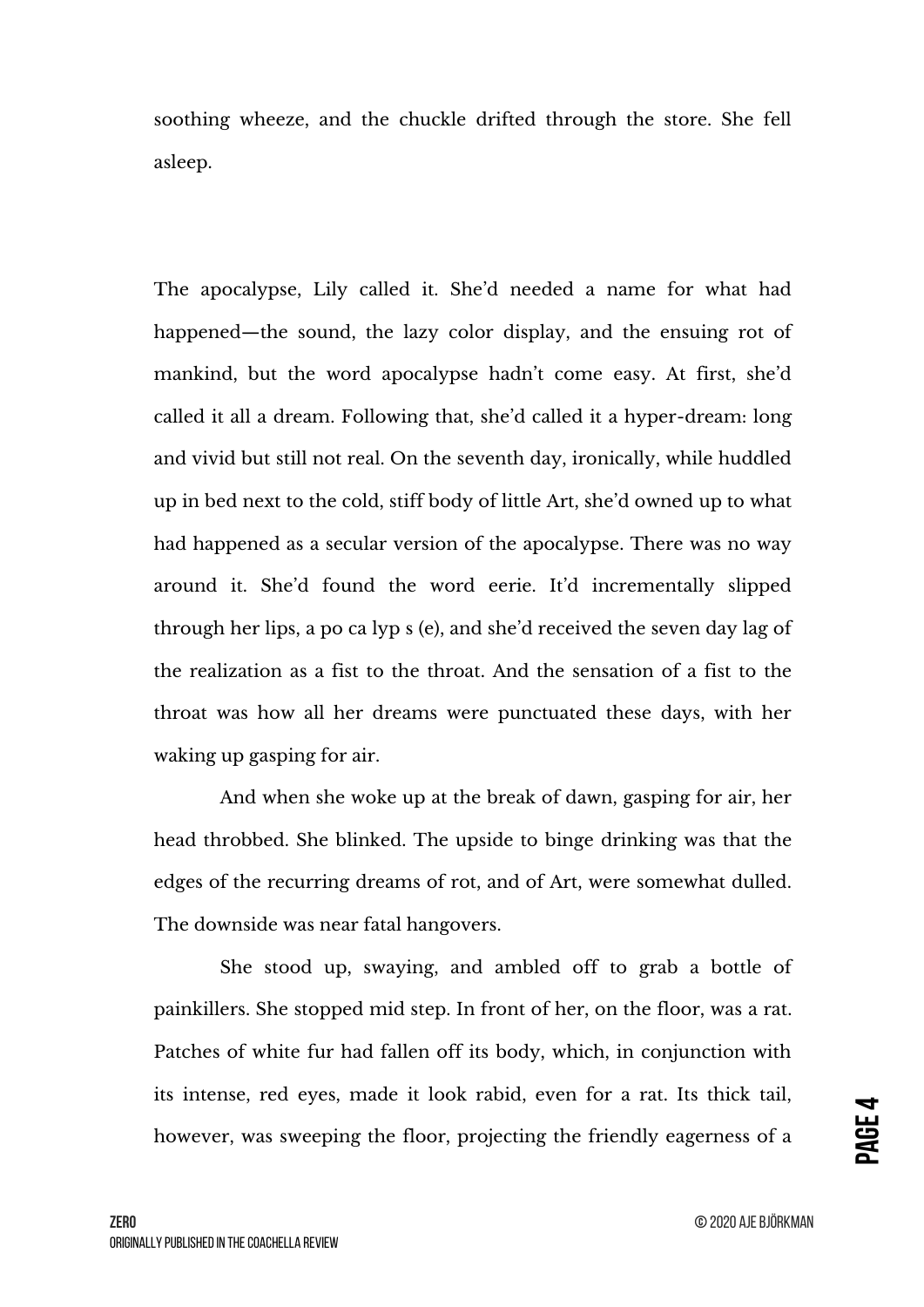pup. It didn't scurry away; it kept its red eyes focused on Lily, its head tilted upward.

So this, Lily thought, is the first sign of life I'm to encounter. She was conflicted. On the one hand, she was thrilled. On the other hand, it was a rat, and what good are rats?

She got down on her knees.

The rat moved toward her, its pink feet soft against the floor, its tail still sweeping.

She stretched out her hand. The rat continued forward, sniffed her palm. It crept into her palm and curled up.

Lily sat down on the floor with the rat curled up in her hand. She thought of Art. She thought of how she'd carried his slender body from her two-bedroom apartment to her car; she thought of how she'd driven him to her parents' garden in the Seattle suburbs, an hour's drive away: "It's okay; it's okay." That's what she'd said, touching his small, cold cheek. His body had been propped up on the passenger seat, the seat belt hugging his no longer beating heart. She'd dug a hole for him in her parent's garden and rolled him into it. She'd placed Mom, Dad, her exhusband, James, and her colleague and close friend, Martha, in holes next to his. Sweaty and soiled, she'd covered them all up, and she'd placed makeshift crosses at the head's end of each grave.

Those days—the weeks immediately following Day Zero—were The Days of Disintegration. What followed were The Days of Clouds of Stench. What followed were The Days of Search and You Shall Find.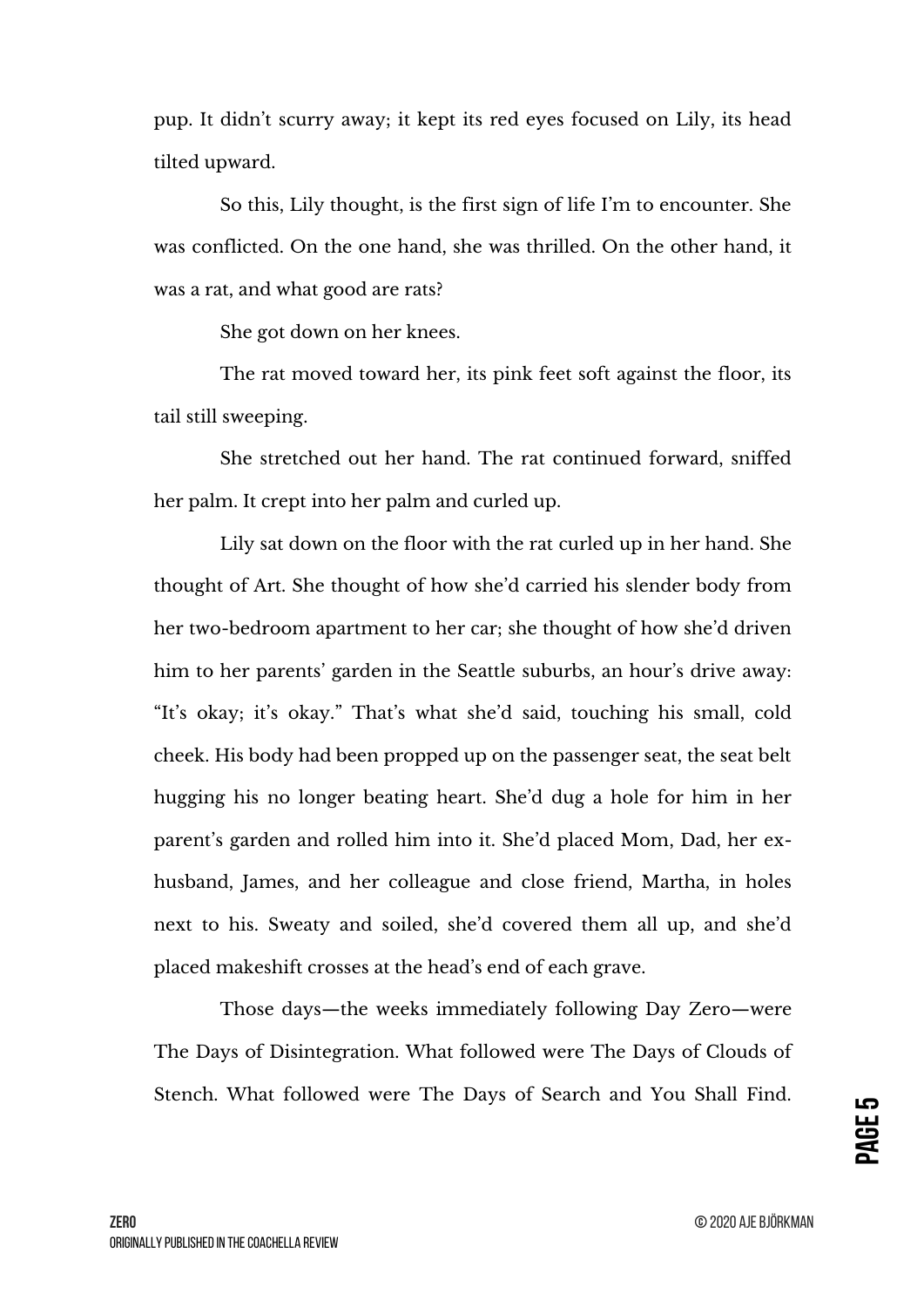What followed were The Days of Slow Realization of Complete Solitude. What followed were The Days of Alcohol and Pills.

And now there was the rat. Relatively speaking, this was a win: maybe The Day of the Rat signaled a break from the monotony of solitude and alcohol-induced denial. Maybe The Day of the Rat was soon to be replaced by The Day of the Other Human Being.

One can only hope.

Lily looked at the rat. It had closed its eyes. It was snoring, sounding like the little engine that could: chug, chug, chug. Lily smiled, put the rat in her jacket pocket and ambled to the medical isle. She popped the lid of a bottle and swallowed three pills with a mouthful of wine. She downed four more mouthfuls for good measure, patted the pocket holding the snoring rat and said, "I'll call you rat-Art." She sat down on the floor, said, "So, rat-Art, let me tell you about Day Zero."

Six months earlier, Lily had gone to the gas station close to her apartment to buy milk. It'd been a Saturday, and it'd been summer. The sun had spread its thin blanket over the urban landscape of Fremont. On her way back, she'd stopped. She'd closed her eyes and angled her face upward to let the sun play on her face. With eyes closed, she'd heard a strange sound, a distant and warped explosion of fireworks. She'd opened her eyes. On the clear blue sky, Elliot Bay glittering down below in the distance, there'd been waves of turquoise and purple color. The waves had swayed, shuddered, grown transparent and disappeared. It'd been fleeting, lasting less than a minute, and it'd been eerie, sending shivers through Lily.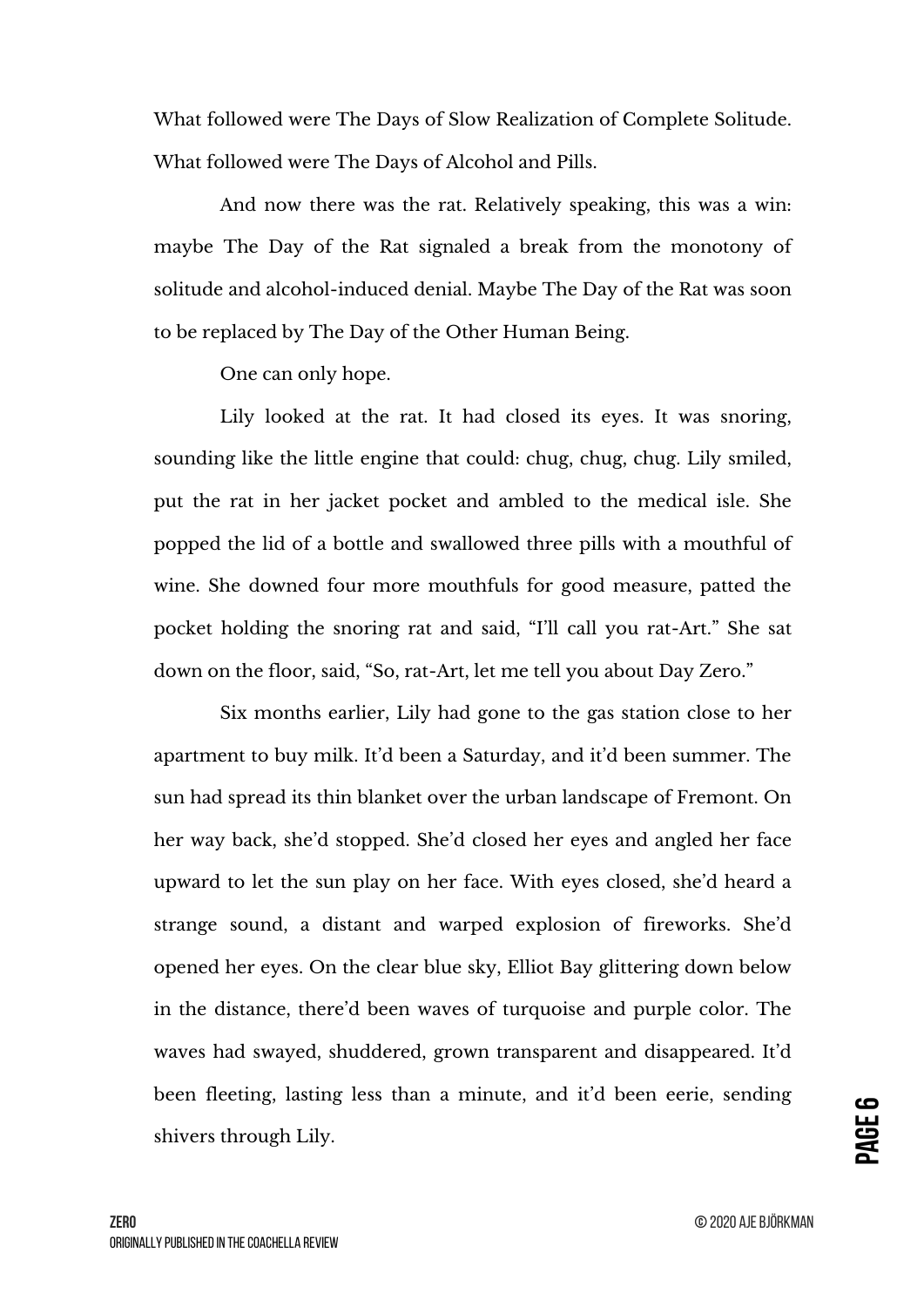She'd hurried home.

When she'd come home, she'd found Art in the kitchen; he'd been sitting on a chair by the kitchen isle, a bowl of Cheerios in front of him, and a spoon in his left hand.

Lily had called out to him.

He hadn't moved a muscle; he'd been still, so still, as was his heart: a flat line. His eyes, blue, had been glazed over by a thin milkywhite film. Lily had shaken him. No response.

"My little boy was dead," Lily said, and she banged her forehead with the palm of her hand to suppress the flat lined thread spool of Art's life from spooling inside of her: his first steps (those pink feet tip-toeing like a ballerina's, heels up), his first word: ohn, as in no. No! Lily swiped a mouthful of wine, continued, "He died waiting for milk, only four years old. And that was Day Zero, a big non-event—a little color and a little sound—that somehow killed Art; that somehow wiped out mankind. Can you believe it?"

Rat-Art still snored: chug, chug, chug, fucking fucker.

Lily grabbed rat-Art and hauled him from the pocket. She flicked his pink nose. He woke, pissed off by the rude wake up call, or not—it was hard to tell with those eyes and those whiskers. "Listen," Lily said and stared into rat-Art's tiny, red eyes. "It's up to us now, to right some wrong, to set the record straight, to make meaning where meaning is, well, void, at least seemingly. Do you understand?" She put him down on her thigh.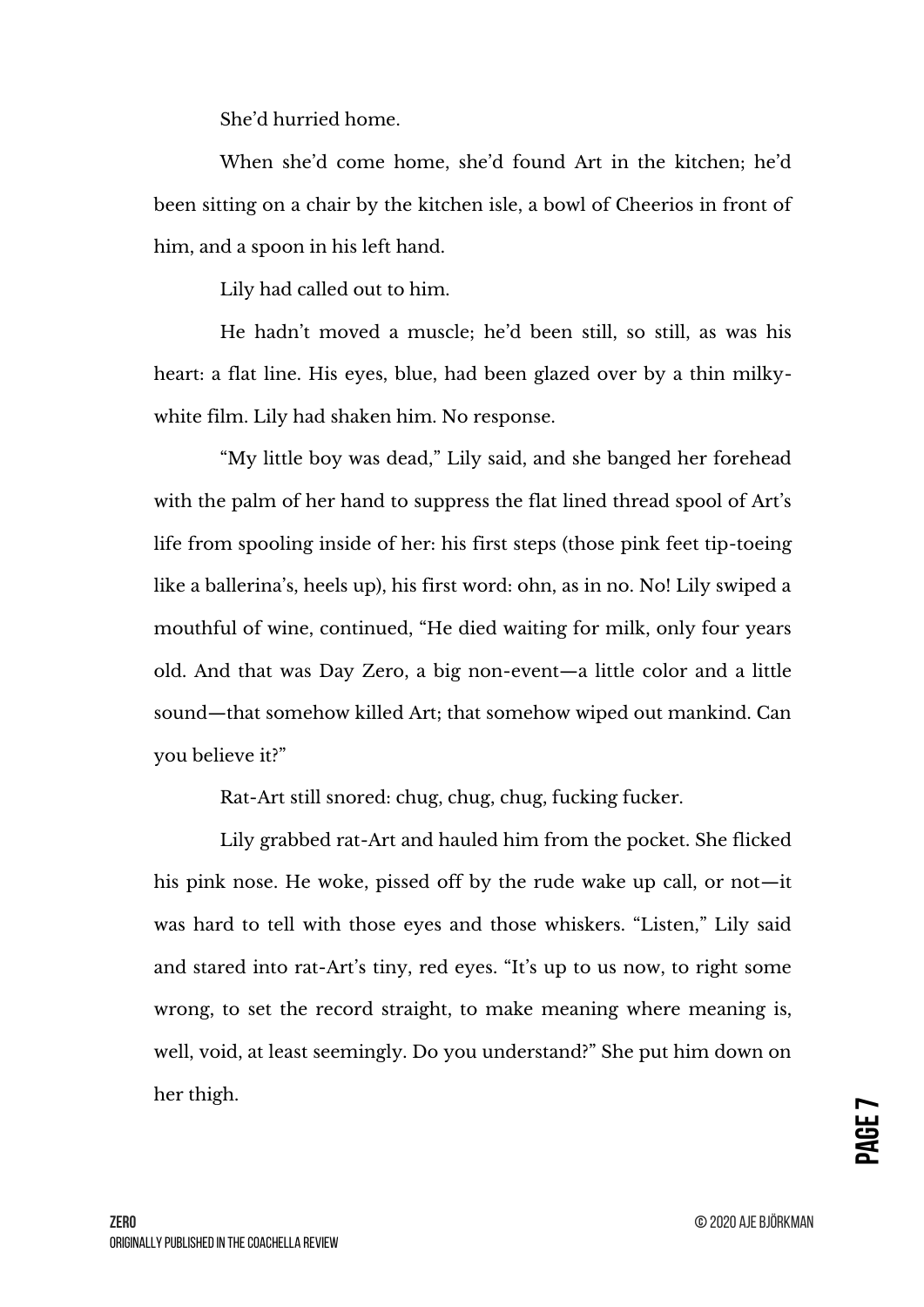Rat-Art climbed up Lily's arm, sniffed her ear. He curled up on her shoulder.

"How?" Lily said. "That's one question: how could those waves of color freeze mankind? Because that's what happened, Art. Those waves froze mankind. After I'd buried my boy and the rest, I found man after man, woman after woman, child after child—they'd all been frozen stuck, like statues, forever in their last moment of intent or action or inaction. Until they started rotting, that is. I found a young man on a toilet in Starbucks; he'd frozen stuck while masturbating, I think. He was partly decomposed, so there's that," she said and chuckled. "The consequences of masturbating, you know. And then there was this little girl, cute, not much older than my boy—she was on a swing, her tiny hands holding the chains."

The overhead halogen tubes buzzed. Oh, so you're alive and well. Lily downed the last mouthful of wine and threw the bottle on the floor. It clunked and rolled away. Rat-Art climbed down Lily's arm and followed the bottle.

"Yes," Lily said. "More wine!"

"Indubitably," rat-Art said.

"What?" asked Lily, and as the question dissolved in the air between her and rat-Art, she shook her head and banged her forehead hard, harder. "Focus," she said, but that wasn't what she'd planned to say. "Are you talking?" she asked.

"Indubitably," said rat-Art, and his little voice, Lily thought, what did it sound like? She imagined a microphone with a mile long cord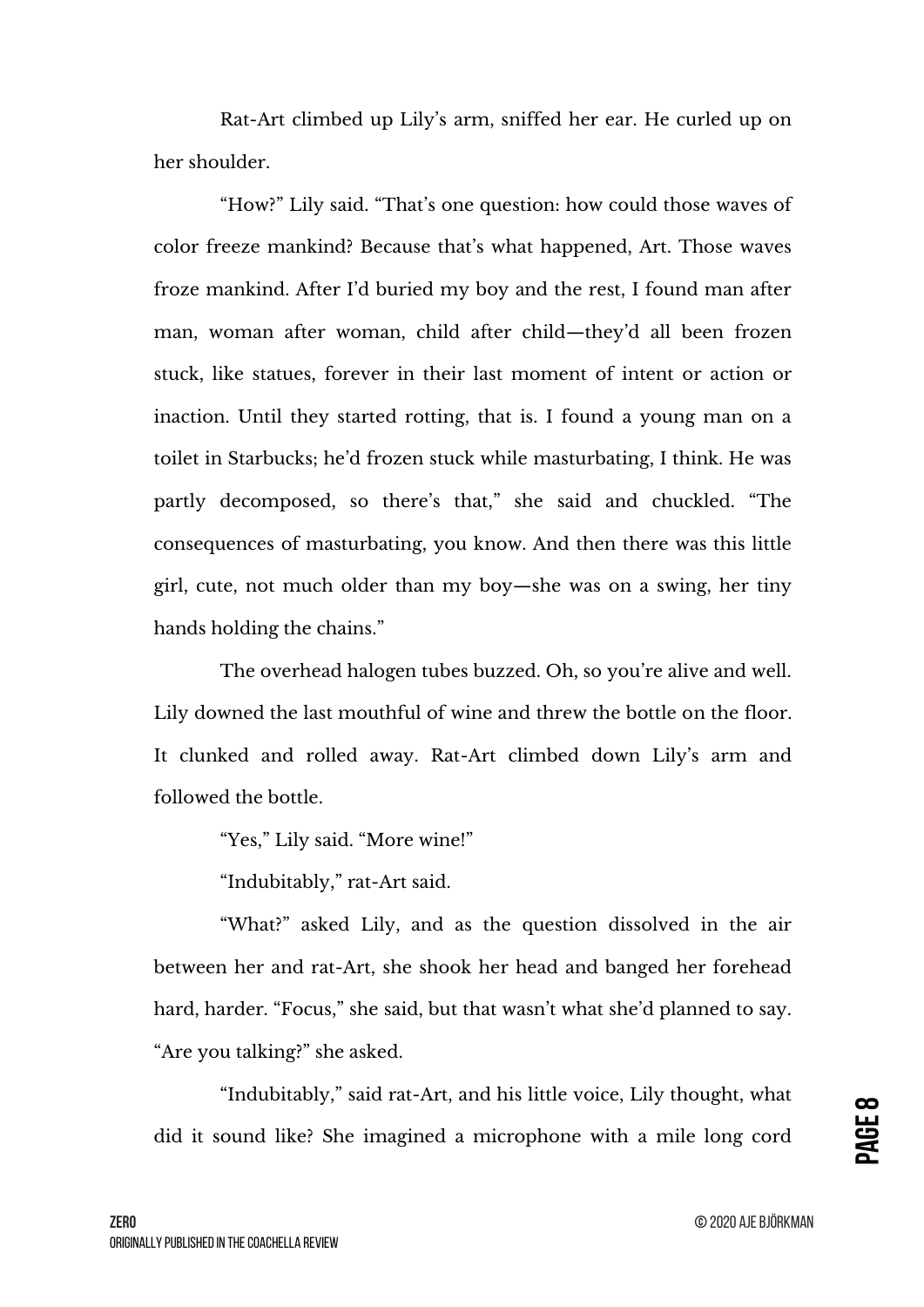plugged in to a giant white speaker housed in a gargantuan country church somewhere tranquil, and she imagined this microphone floating above an ant's nest, burrowing down, further down. Such a microphone, and such a set-up, she decided, would let the gargantuan country church's giant speaker sound out a wave of Scratch–Scratch–Scratch. And it would raise the roof off of the church; it would burst eardrums, and it would cause the skulls' deltas of blood to run dry and bare their spider webbed floors; it would make stomachs centrifuge and spew acid, and it would make eyes lose their shit. Now, wasn't that the sound rat-Art was producing? Or was he really saying "indubitably" in a soft timbre, like a syllabic creek?

Oh, Lily—a syllabic creek?

"Indubitably," said rat-Art.

Lily once more shook her head. She banged her forehead: one, two, three powerful bangs. She felt something come loose. There was, she tasted, salt and iron on her lips, and she found herself laughing, a set of violent coughs.

Rat-Art backed off, seemingly displeased with the spread of a fine mist of saliva and blood.

"In-dew-bi-tab-lee," Lily managed to say in between bloody coughs of laughter. She slumped to her side on the floor, clutching her stomach.

Rat-Art turned away from her. He scurried through a small hole in the wall next to the entrance's sliding and sighing doors; he scurried past the scattered remains of human matter on the parking lot. By the